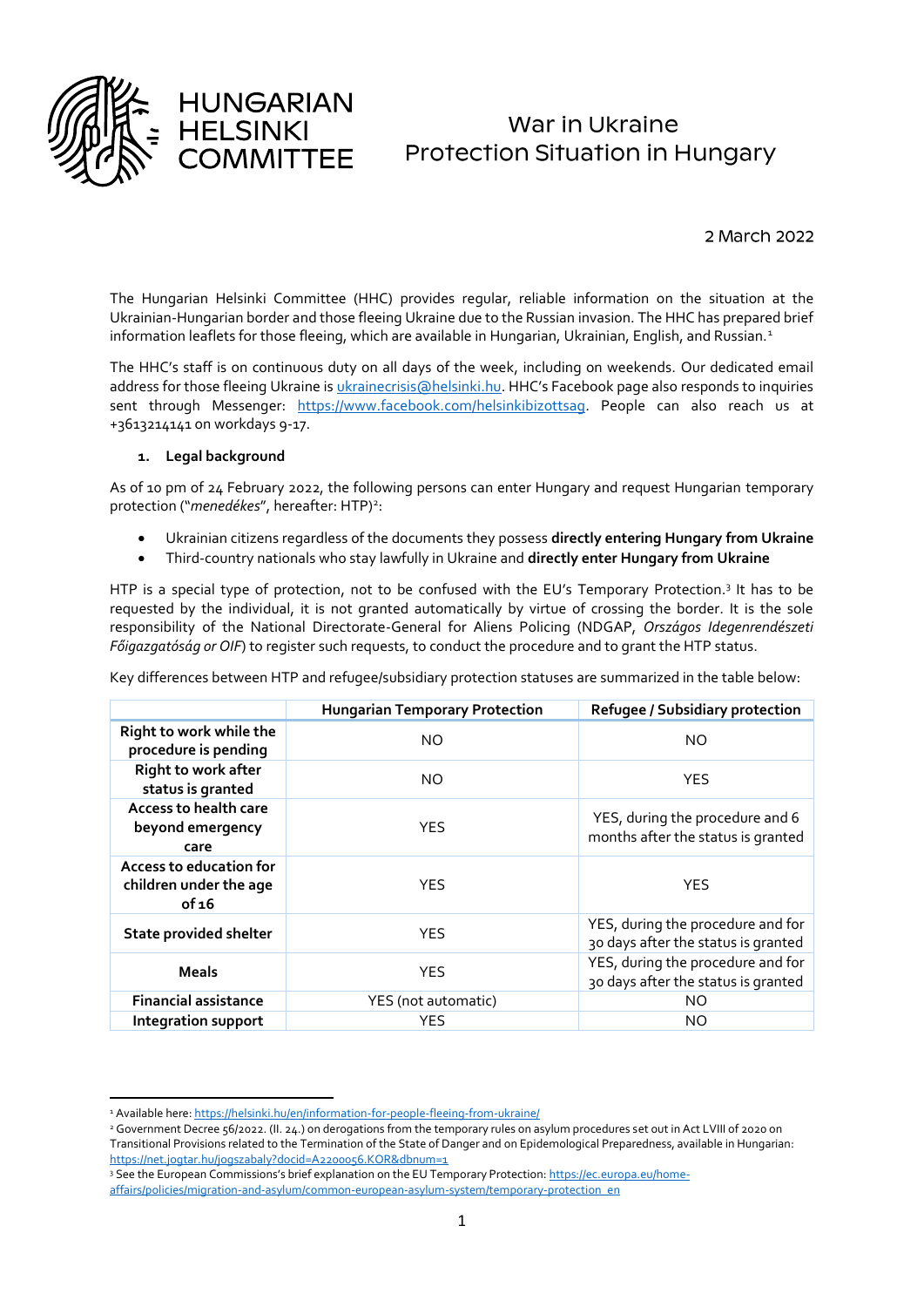The triggering of the HTP, as well as the validity of granted HTP statuses are currently valid until 1 June 2022. This can be prolonged indefinitely through a government decree.

## **2. Implementation**

a. At border crossings

Five border crossings operate at the Hungarian-Ukrainian border section. At Záhony (HU) – Cap (UA) there is also a train crossing and is traditionally one of the busiest crossings. Further south are Lónya (HU) – Dzvinkove (UA), a small border crossing, Barabás (HU) – Kason (UA), another small border crossing, Beregsurány (HU) – Astei (UA), traditionally the other main crossing in addition to Záhony, and Tiszabecs (HU) – Vilok (UA), another small border crossing. The small crossings normally operate only during the day and allow for pedestrian crossing as well. Currently, all crossings are open 24/7 for all passengers.

According to the available information at the time of this update, the Hungarian authorities allow all persons showing up at the border crossings to enter Hungary.

On Friday (25 February) and Sunday (27 February) HHC visited all crossings but Tiszabecs. The Police (border guards were integrated into the Police as of 1 January 2008) did not provide information on the need/possibility to apply for temporary protection or how people would become eligible to certain services.

b. At registration points

Registration points were set up at several locations inside Hungary, usually a few dozen kilometres from the border. At these registration points, Hungarian authorities set up a one-stop-shop a few days after the Russian invasion began where the registration of those fleeing from Ukraine can take place. These are located in Aranyosapáti, Fehérgyarmat, Mándok, Nyíregyháza, Tarpa, Vásárosnamény.



Based on the visit on 27 February, there is no clear standards of procedure on who is taken to registration points from the border. It seems that this is contingent on the particular border crossing where people enter Hungary and the registration point to which people are taken.

At registration points, people can choose whether to apply for HTP or for a temporary residence card, valid for 30 days. On 27 February, the assumption of the authorities was that people

received adequate information on the available choices when they crossed the border and could make an informed decision at the registration points. However, according to the discussions HHC had with those who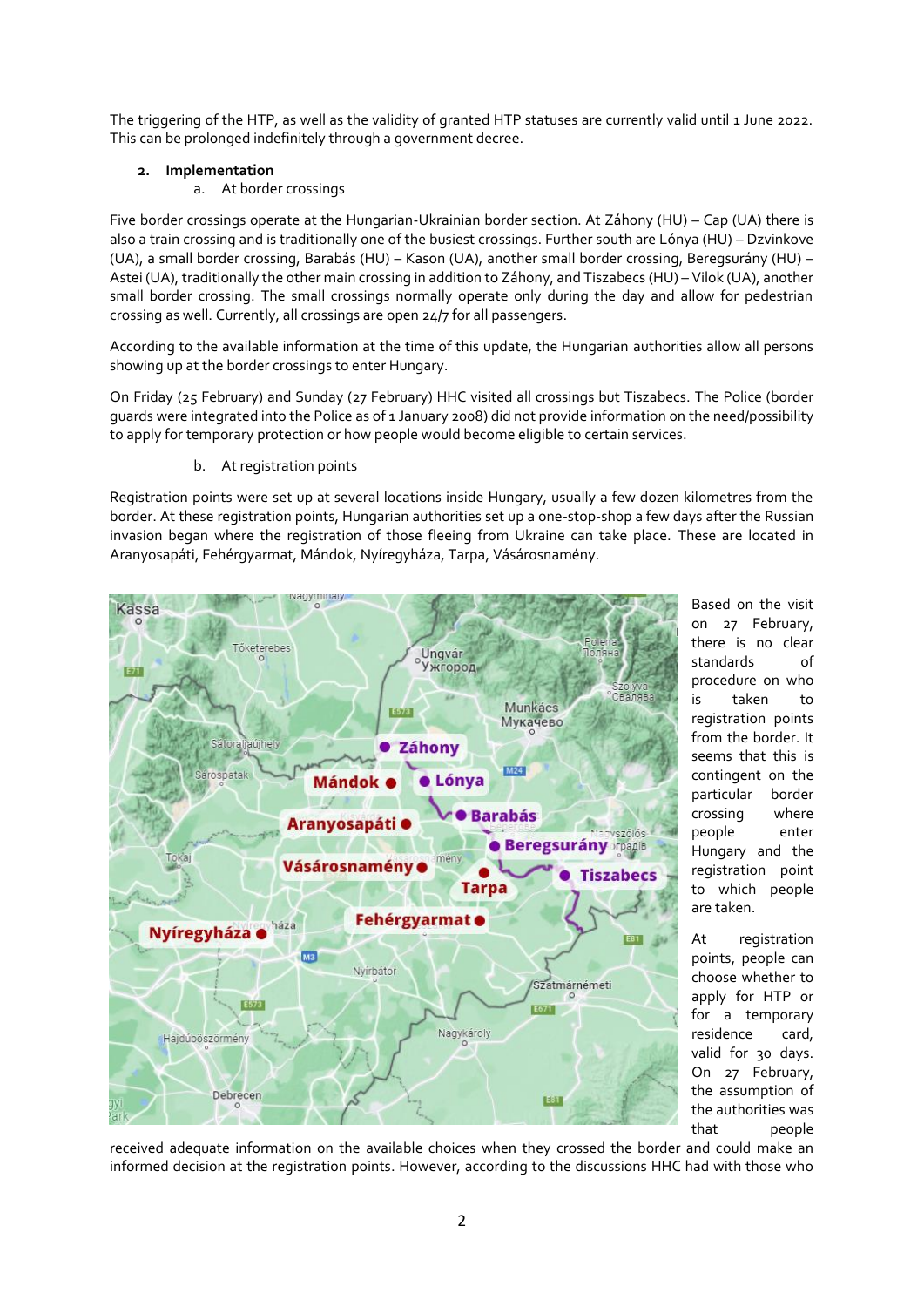crossed at various border crossings, no information was provided either on the potential HTP procedure or on the available services at the border.

On 1 March, a growing number of people were taken to registration points per reports. Behind the staggeringly low number of HTP applications could be that people are not aware of the possibility to apply for it and what consequences not applying for it entails.

## **3. Humanitarian relief**

Humanitarian aid is organised by grassroots (e.g. Migration Aid<sup>4</sup>), charity groups (e.g. Age of Hope<sup>5</sup>, Budapest Bike Maffia<sup>6</sup>), individuals mostly utilizing different Facebook groups (e.g. for shelters<sup>7</sup>, NFIs and transport<sup>8</sup>). Members of the government-organised Charity Council began providing humanitarian aid: members divided crossings among each other, see details below:

Member organizations of the Charity Council on the border:

 **Caritas Hungarica** Tel: +36 1 / 372-0910 E-mail[: office@caritas.org.hu](mailto:office@caritas.org.hu) Border Crossing Point: Barabás, Beregsurány

### **Hungarian Reformed Church Aid**

Tel: +36 1 / 273 0449 E-mail[: mrsz@jobbadni.hu](mailto:mrsz@jobbadni.hu) Border Crossing Point: Záhony **Hungarian Maltese Charity Service** Tel: +36 1 / 391 4700 E-mail[: mmszok@maltai.hu](mailto:mmszok@maltai.hu) Border Crossing Point: Beregsurány

 **Hungarian Interchurch Aid** Tel: +36 1 / 382 0700 E-mail[: segelyszervezet@segelyszervezet.hu](mailto:segelyszervezet@segelyszervezet.hu)

# Border Crossing Point: Beregsurány

**Hungarian Baptist Aid**

Tel: +36 1 / 381 0084 E-mail[: hbaid@hbaid.org](mailto:hbaid@hbaid.org) Border Crossing Point: Tiszabecs, Záhony

# **Hungarian Red Cross**

Tel: +36 1 / 311 3660 E-mail[: titkarsag@voroskeresztbp.hu](mailto:titkarsag@voroskeresztbp.hu) Border Crossing Point: Záhony, Beregsurány, Tiszabecs

#### **4. Identified gaps**

a. Access to protection

It seems that the primary goal of the Hungarian authorities is to allow people to enter Hungary, a welcoming change to the prevailing anti-refugee policies of the government. However, if people do not apply for HTP, they will not be eligible for basic services. Those crossing are not aware of this and the option to apply for HTP.

At a minimum, leaflets explaining the situation and the available options must be provided to all persons crossings the Ukrainian-Hungarian border. The NDGAP that bears the sole responsibility to conduct HTP procedures should have continuous presence not only at registration points, but at border crossings too.

**.** 

<sup>4</sup> <https://migrationaid.org/>

<sup>5</sup> <https://aoh.hu/>

<sup>6</sup> <https://bikemaffia.com/en/home/>

<sup>7</sup> [https://www.facebook.com/groups/1350360178761136/](https://www.facebook.com/groups/1350360178761136/?__cft__%5b0%5d=AZXVLNSFnnyxjConAYnfKbXoc5UNBzs-m9kUQwsgHnJz5L3_Yhj6p__rMZ-YIZk64oOUft285kBfDPkVP4M7xIpFh-hf6cosANKCzB5kHs54nLEi96RiEmcJ57VPoaxp-SGxSih-YEhTUa-eJ9ohKpnB&__tn__=-UK-R)

<sup>8</sup> [https://www.facebook.com/groups/994143548136400/](https://www.facebook.com/groups/994143548136400/?%20-hf6cosANKCzB5kHs54nLEi96RiEmcJ57VPoaxp-SGxSih-YEhTUa-eJ9ohKpnB&__tn__=-UK-R) an[d https://www.facebook.com/groups/527320555481268/](https://www.facebook.com/groups/527320555481268/)